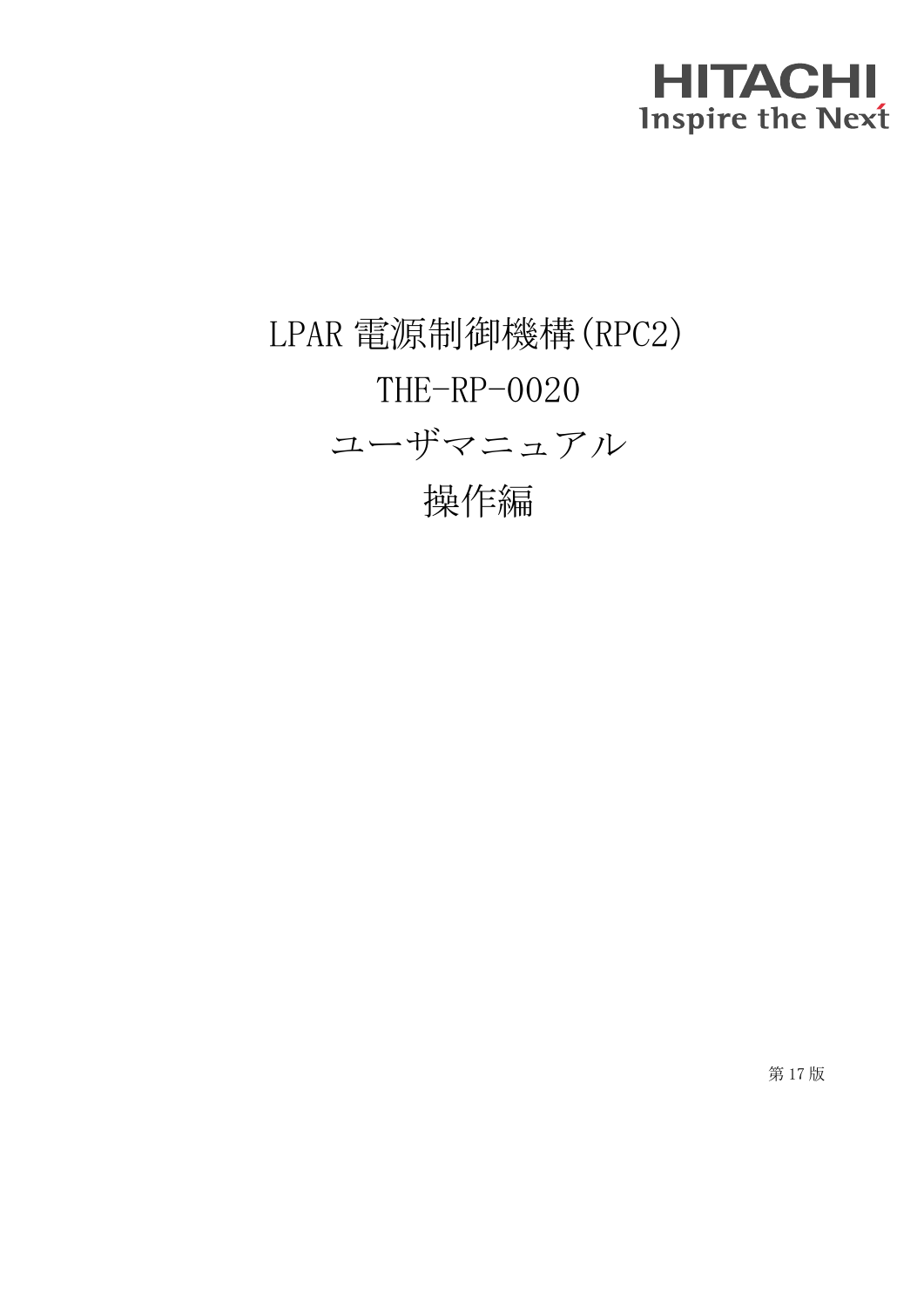商標類

- ・IBM、AIX、DataStage、HACMP、POWER、POWER7、POWER8、POWER9、PowerHA、SystemMirror は、 世界の多くの国で登録された International Business Machines Corporation の登録商標で す。
- ・Linux は、Linus Torvalds 氏の日本およびその他の国における登録商標です。
- ・UNIX は、The Open Group の米国ならびに他の国における登録商標です。
- ・Microsoft および Windows Server は,米国 Microsoft Corporation の米国およびその他の 国における登録商標です。
- ・Windows は,米国 Microsoft Corporation の米国およびその他の国における登録商標です。
- ・HITACHI, JP1 は,(株)日立製作所の登録商標です。
- ・Magick Packet は, Advanced Micro Devices, Inc.の登録商標です。
- ・その他記載の会社名,製品名などは,それぞれの会社の商標もしくは登録商標です。

1. This product includes software developed by the OpenSSL Project for use in the OpenSSL Toolkit. (http://www.openssl.org/)

2. This product includes cryptographic software written by Eric Young (eay@cryptsoft.com)

3. This product includes software written by Tim Hudson (tjh@cryptsoft.com)

4. 本製品には OpenSSL Toolkit ソフトウェアを OpenSSL License および Original SSLeay License に従い使用しています。OpenSSL License および Original SSLeay License は以下のと おりです。

LICENSE ISSUES ==============

The OpenSSL toolkit stays under a dual license, i.e. both the conditions of the OpenSSL License and the original SSLeay license apply to the toolkit. See below for the actual license texts. Actually both licenses are BSD-style Open Source licenses. In case of any license issues related to OpenSSL please contact openssl-core@openssl.org. OpenSSL License

---------------

/\* ==================================================================== \* Copyright (c) 1998-2011 The OpenSSL Project. All rights reserved. \* \* Redistribution and use in source and binary forms, with or without \* modification, are permitted provided that the following conditions \* are met: \* \* 1. Redistributions of source code must retain the above copyright \* notice, this list of conditions and the following disclaimer. \* \* 2. Redistributions in binary form must reproduce the above copyright \* notice, this list of conditions and the following disclaimer in \* the documentation and/or other materials provided with the \* distribution. \* \* 3. All advertising materials mentioning features or use of this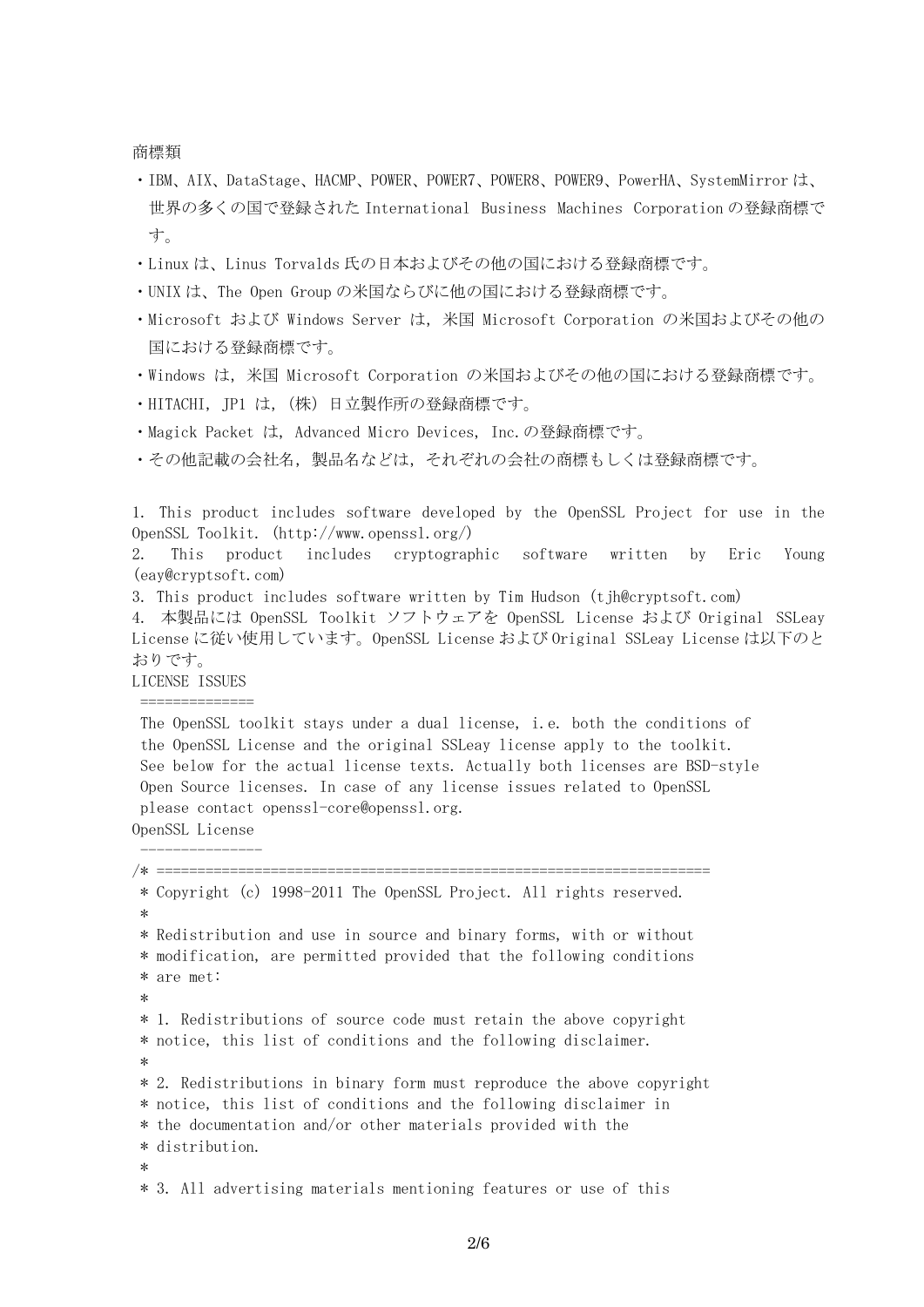```
* software must display the following acknowledgment:
* "This product includes software developed by the OpenSSL Project
* for use in the OpenSSL Toolkit. (http://www.openssl.org/)"
 *
* 4. The names "OpenSSL Toolkit" and "OpenSSL Project" must not be used to
* endorse or promote products derived from this software without
* prior written permission. For written permission, please contact
* openssl-core@openssl.org.
*
* 5. Products derived from this software may not be called "OpenSSL"
* nor may "OpenSSL" appear in their names without prior written
* permission of the OpenSSL Project.
 *
* 6. Redistributions of any form whatsoever must retain the following
* acknowledgment:
* "This product includes software developed by the OpenSSL Project
* for use in the OpenSSL Toolkit (http://www.openssl.org/)"
 *
* THIS SOFTWARE IS PROVIDED BY THE OpenSSL PROJECT ``AS IS'' AND ANY
* EXPRESSED OR IMPLIED WARRANTIES, INCLUDING, BUT NOT LIMITED TO, THE
* IMPLIED WARRANTIES OF MERCHANTABILITY AND FITNESS FOR A PARTICULAR
* PURPOSE ARE DISCLAIMED. IN NO EVENT SHALL THE OpenSSL PROJECT OR
* ITS CONTRIBUTORS BE LIABLE FOR ANY DIRECT, INDIRECT, INCIDENTAL,
* SPECIAL, EXEMPLARY, OR CONSEQUENTIAL DAMAGES (INCLUDING, BUT
* NOT LIMITED TO, PROCUREMENT OF SUBSTITUTE GOODS OR SERVICES;
* LOSS OF USE, DATA, OR PROFITS; OR BUSINESS INTERRUPTION)
* HOWEVER CAUSED AND ON ANY THEORY OF LIABILITY, WHETHER IN CONTRACT,
* STRICT LIABILITY, OR TORT (INCLUDING NEGLIGENCE OR OTHERWISE)
* ARISING IN ANY WAY OUT OF THE USE OF THIS SOFTWARE, EVEN IF ADVISED
* OF THE POSSIBILITY OF SUCH DAMAGE.
 * ====================================================================
 *
* This product includes cryptographic software written by Eric Young
* (eay@cryptsoft.com). This product includes software written by Tim
* Hudson (tjh@cryptsoft.com).
*
*/
Original SSLeay License
 -----------------------
/* Copyright (C) 1995-1998 Eric Young (eay@cryptsoft.com)
* All rights reserved.
*
* This package is an SSL implementation written
* by Eric Young (eay@cryptsoft.com).
* The implementation was written so as to conform with Netscapes SSL.
 *
* This library is free for commercial and non-commercial use as long as
* the following conditions are aheared to. The following conditions
* apply to all code found in this distribution, be it the RC4, RSA,
* lhash, DES, etc., code; not just the SSL code. The SSL documentation
* included with this distribution is covered by the same copyright terms
```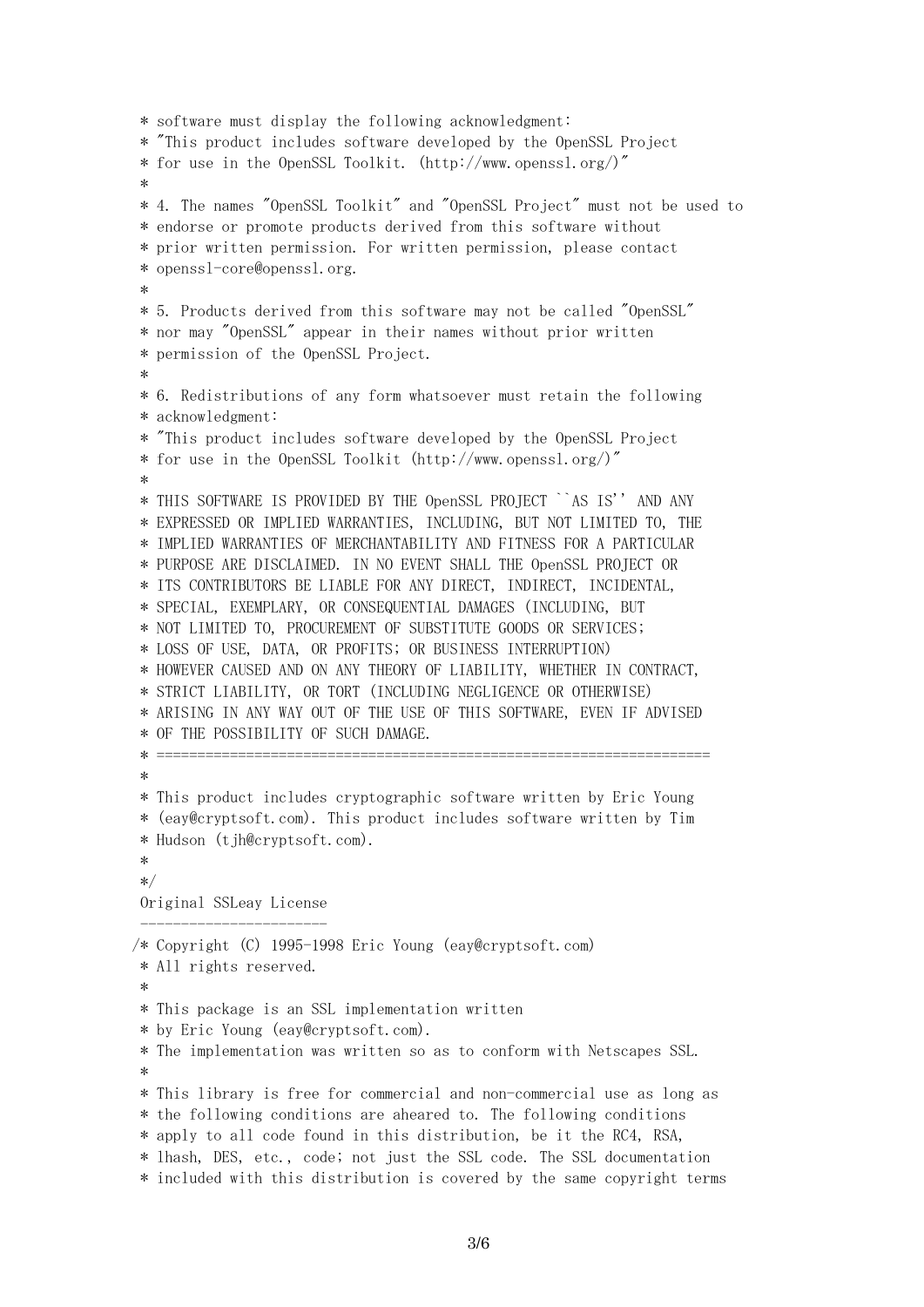\* except that the holder is Tim Hudson (tjh@cryptsoft.com). \* \* Copyright remains Eric Young's, and as such any Copyright notices in \* the code are not to be removed. \* If this package is used in a product, Eric Young should be given attribution \* as the author of the parts of the library used. \* This can be in the form of a textual message at program startup or \* in documentation (online or textual) provided with the package. \* \* Redistribution and use in source and binary forms, with or without \* modification, are permitted provided that the following conditions \* are met: \* 1. Redistributions of source code must retain the copyright \* notice, this list of conditions and the following disclaimer. \* 2. Redistributions in binary form must reproduce the above copyright \* notice, this list of conditions and the following disclaimer in the \* documentation and/or other materials provided with the distribution. \* 3. All advertising materials mentioning features or use of this software \* must display the following acknowledgement: \* "This product includes cryptographic software written by \* Eric Young (eay@cryptsoft.com)" \* The word 'cryptographic' can be left out if the rouines from the library \* being used are not cryptographic related :-). \* 4. If you include any Windows specific code (or a derivative thereof) from \* the apps directory (application code) you must include an acknowledgement: \* "This product includes software written by Tim Hudson (tjh@cryptsoft.com)" \* \* THIS SOFTWARE IS PROVIDED BY ERIC YOUNG ``AS IS'' AND \* ANY EXPRESS OR IMPLIED WARRANTIES, INCLUDING, BUT NOT LIMITED TO, THE \* IMPLIED WARRANTIES OF MERCHANTABILITY AND FITNESS FOR A PARTICULAR PURPOSE \* ARE DISCLAIMED. IN NO EVENT SHALL THE AUTHOR OR CONTRIBUTORS BE LIABLE \* FOR ANY DIRECT, INDIRECT, INCIDENTAL, SPECIAL, EXEMPLARY, OR CONSEQUENTIAL \* DAMAGES (INCLUDING, BUT NOT LIMITED TO, PROCUREMENT OF SUBSTITUTE GOODS \* OR SERVICES; LOSS OF USE, DATA, OR PROFITS; OR BUSINESS INTERRUPTION) \* HOWEVER CAUSED AND ON ANY THEORY OF LIABILITY, WHETHER IN CONTRACT, STRICT \* LIABILITY, OR TORT (INCLUDING NEGLIGENCE OR OTHERWISE) ARISING IN ANY WAY \* OUT OF THE USE OF THIS SOFTWARE, EVEN IF ADVISED OF THE POSSIBILITY OF \* SUCH DAMAGE. \* \* The licence and distribution terms for any publically available version or \* derivative of this code cannot be changed. i.e. this code cannot simply be \* copied and put under another distribution licence \* [including the GNU Public Licence.]

\*/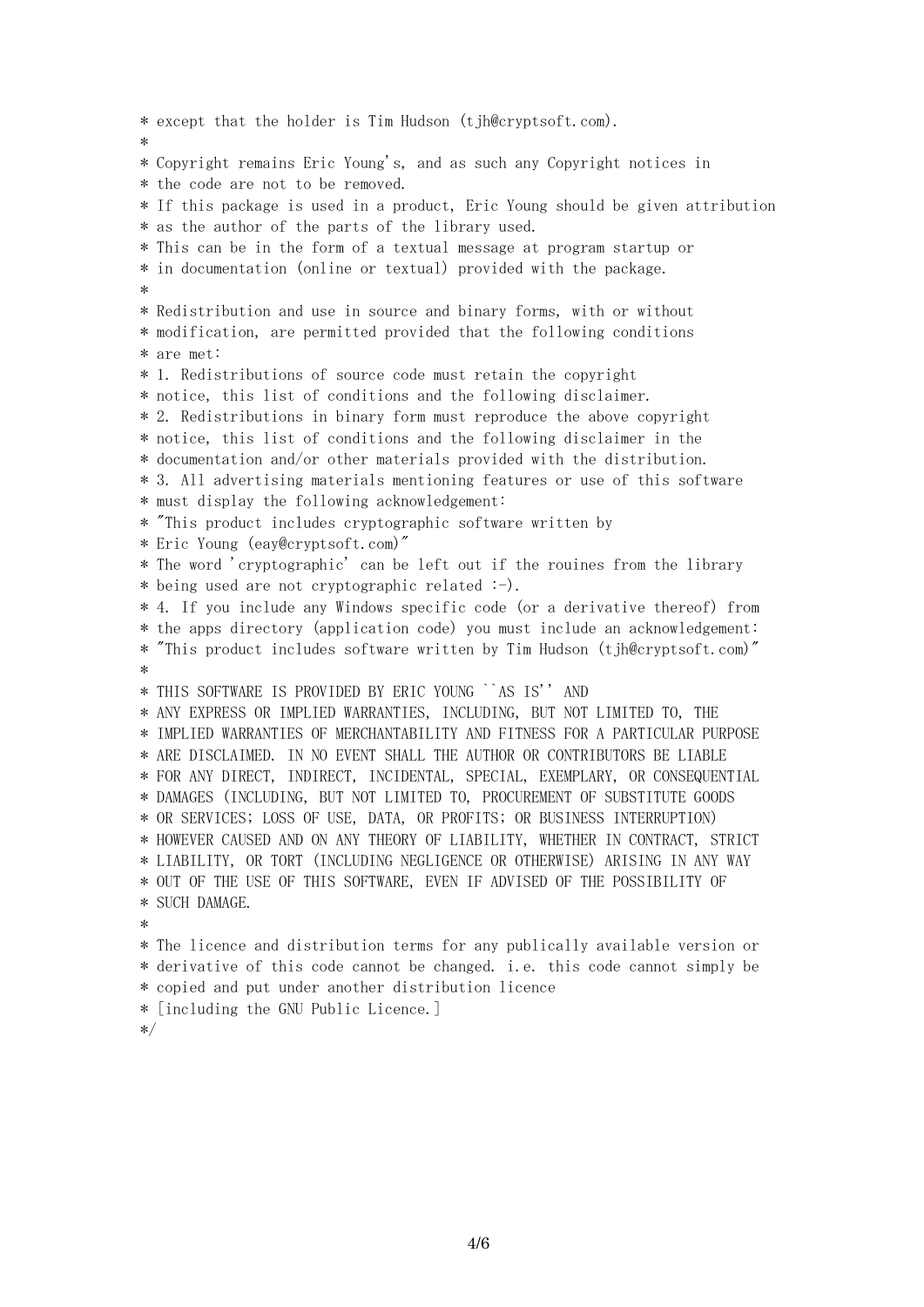略称・用語

| 名称               | 説明                                                     |
|------------------|--------------------------------------------------------|
| ASSIST           | Advanced Service Support Information System Technology |
|                  | の略称で、日立遠隔保守システムの名称。                                    |
| <b>HWMC</b>      | ハードウェアマネージメントコンソールの略称です。                               |
| RPC <sub>2</sub> | LPAR 電源制御機構の略称です。                                      |
| RPC2 スクリプト       | LPAR 電源制御機構に付属のプログラムの略称です。                             |
| AIX パーティション      | AIX がインストールされたパーティション                                  |
| VIO サーバパーティション   | Virtual I/0 Server がインストールされたパーティション。                  |

輸出時の注意

本製品を輸出される場合には、外国為替および外国貿易法ならびに米国の輸出管理関連法規な どの規制をご確認の上、必要な手続きをお取りください。

関連マニュアル

このマニュアルの関連マニュアルを次に示します。必要に応じてお読みください。

- JP1 Version 10 JP1/Power Monitor 解説・手引・文法・操作書 (3021-3-131)
- JP1 Version 11 JP1/Power Monitor 解説・手引・文法・操作書 (3021-3-B28)

Copyright © Hitachi, Ltd. 2009, 2021, All Rights Reserved.